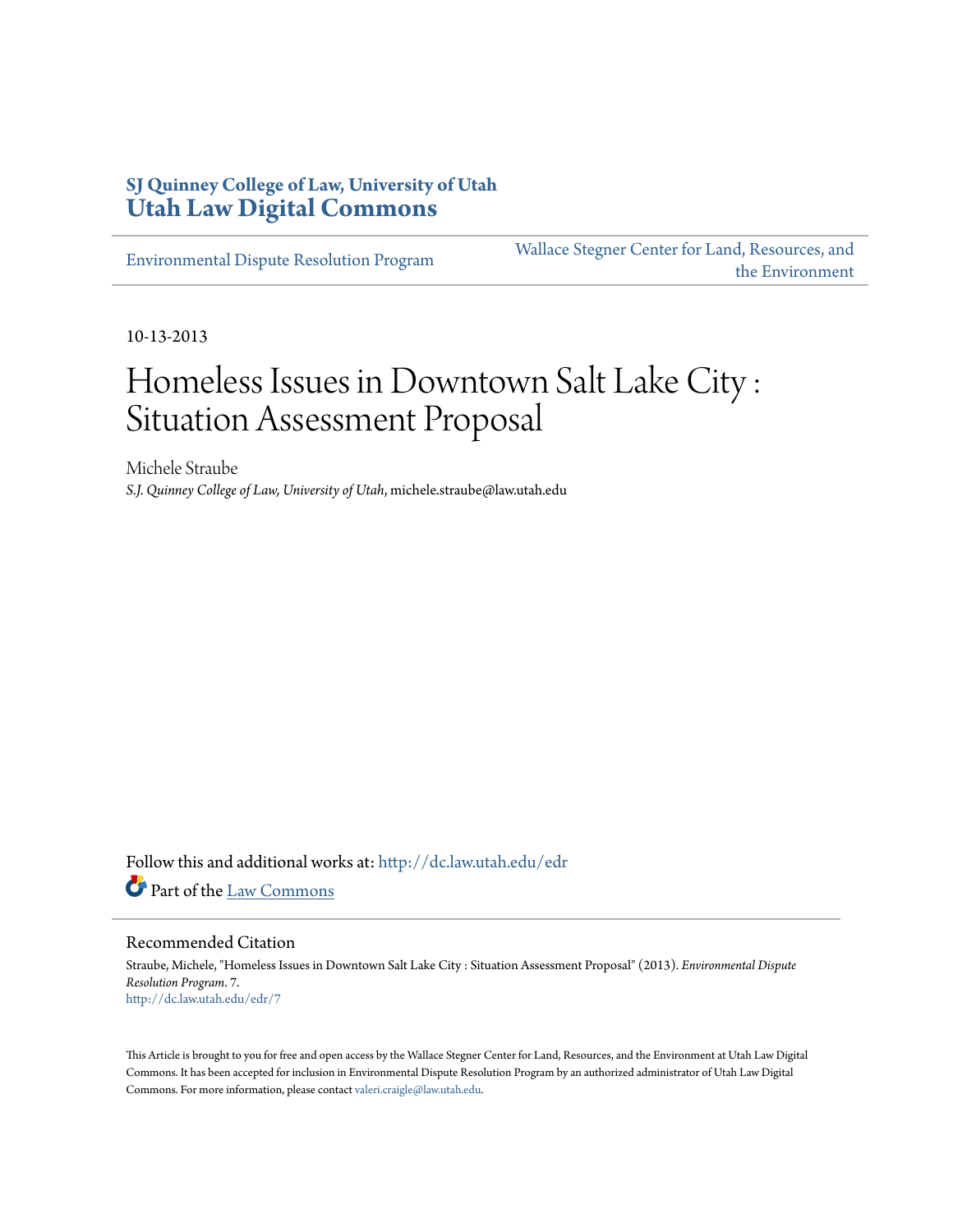

### *Situation Assessment*

### Homeless Issues in Downtown Salt Lake City

# **PROPOSAL**

**Environmental Dispute Resolution Program** 332 South 1400 East, Room 101, Salt Lake City, UT 84112-0730 801-585-5516 - michele.straube@law.utah.edu http://www.law.utah.edu/stegner/environmental-dispute-resolution/

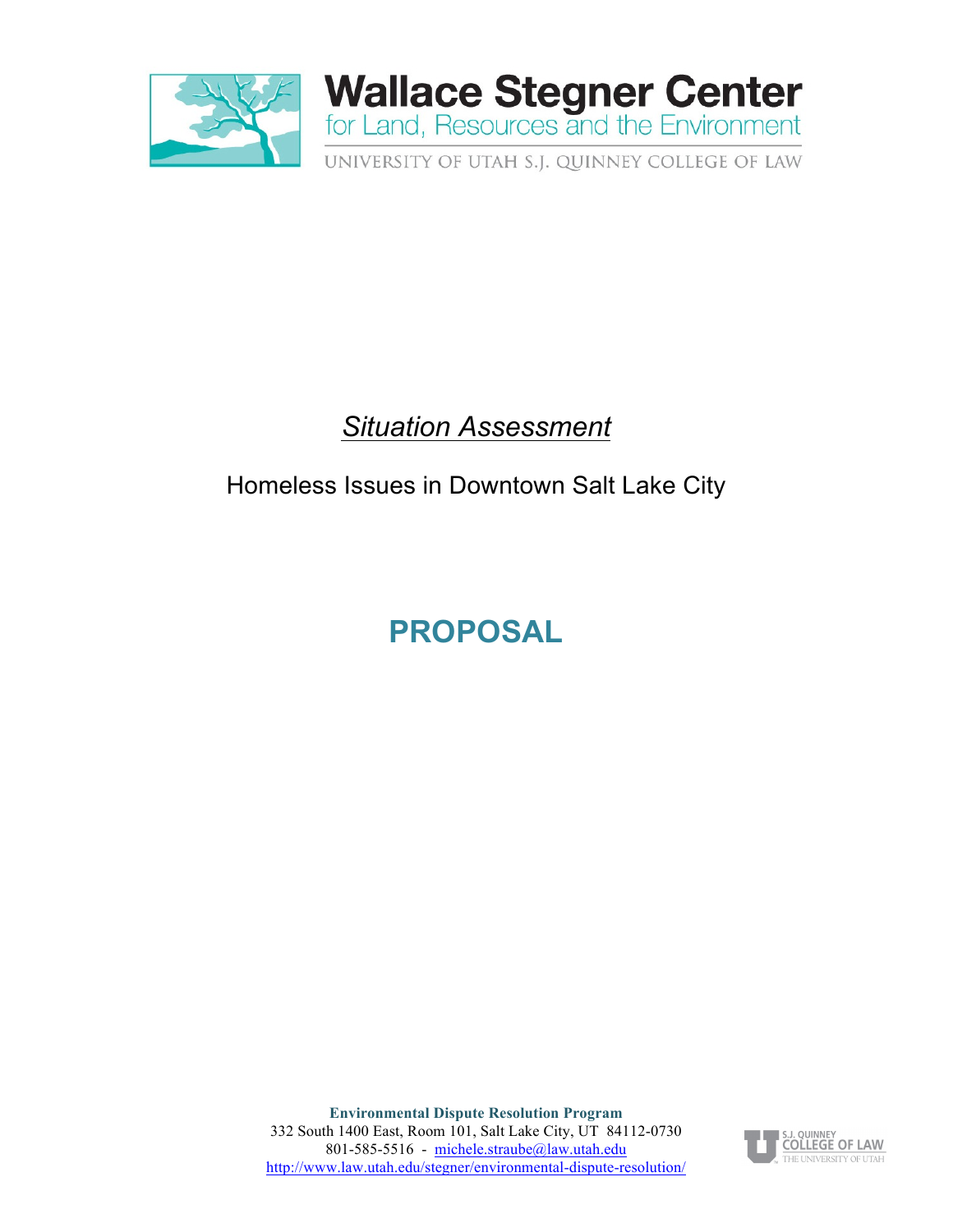### **Description of Proposed Project**

All levels of government have been working to improve conditions for the homeless population for years, and much progress has been made. Perceptions about homelessness differ widely, but the emotion and rhetoric surrounding homeless issues in downtown Salt Lake City has risen significantly within the past few months. Various stakeholder interests have suggested potential solutions to discrete issues, but often solutions to one issue have unforeseen consequences or create new problems.

Salt Lake City has a history of, and recognizes the value of, using a collaborative approach to address significant public issues. A collaborative approach will only be successful, however, if it is grounded in a realistic assessment of the current landscape surrounding the homeless issues. The intent to collaborate is not enough. A thoughtful and strategic assessment of collaborative opportunity should include these kinds of questions -- What are the significant issues that need to be resolved? Who is interested in what outcomes? What is already being done to address the issue, by whom? What are the opportunities for collaboration and consensus? What are the challenges? What value can municipal government add to resolving the issue?

This project proposes to provide a comprehensive Situation Assessment of the homeless issues affecting downtown Salt Lake City – exploring public perceptions and stakeholder willingness to be part of the solution, while also presenting a complete picture of existing efforts to address homeless issues downtown. The information gathered and analyzed should enable city government to move beyond Bandaid fixes and engage in effective and strategic problem-solving to provide long-term solutions to specific problems identified through the situation assessment.

The project will involve the following tasks to complete the Situation Assessment:

• 30-50 confidential interviews with the full range of stakeholder interests involved with and/or affected by homeless issues in downtown SLC, including but not limited to:

RDA Downtown Alliance Downtown businesses Homeless service providers Downtown residents Salt Lake City Council SLC Mayor's office SLC CED staff SLC Homeless individuals SLC Police **Subseter State Community Services** Homeless court State Community Services

To the extent possible, all interviews will be attended by two individuals (two sets of listening ears).

• Research into past, present and future strategic planning and collaborative efforts that may include or impact the homeless population in downtown Salt Lake City.

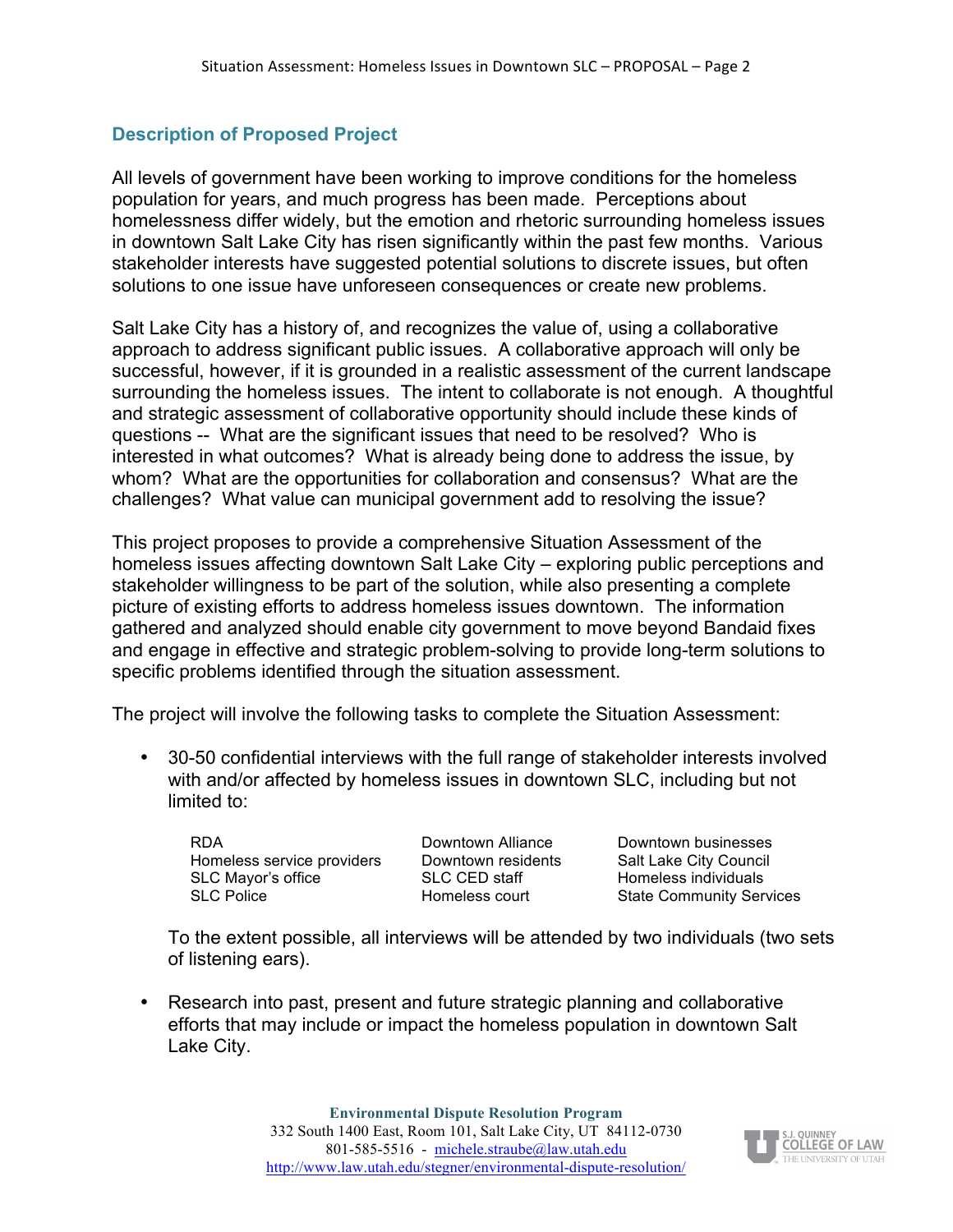- Research into unique approaches to downtown homeless issues taken by 1-3 other cities, with particular focus on strategic priorities and partnerships.
- Synthesis of the information gathered into a final Situation Assessment Report.

#### **Deliverables**

Based on the information-gathering described above, we will write a final Situation Assessment Report which will include the following:

- Summary of stakeholder perspectives on homeless issues to be resolved and potential solutions (taking care to maintain confidentiality);
- Summary of existing strategic plans and ongoing projects related to homeless issues affecting downtown Salt Lake City;
- Identification of potential strategic opportunities for city government to leverage stakeholder interest and add value in addressing homeless issues in downtown Salt Lake City; and
- Process design suggestions for moving forward in a collaborative, efficient and effective manner.

We anticipate that the proposed project can be completed within a three-month timeframe. This is an ambitious timeframe which assumes the ability to promptly schedule stakeholder interviews.

#### **Staffing**

Michele Straube, Director of the Stegner Environmental Dispute Resolution (EDR) Program, will be the project coordinator. Ms. Straube will make every effort to participate in all interviews. She will supervise all research and be responsible for approving and editing the content of the final situation assessment report.

Haley Carmer, a third year law student, will receive credit toward a *pro bono* Certificate of Service<sup>1</sup> as a result of her work on this project. Ms. Carmer will participate in interviews, conduct research and assist with writing the final report.



 <sup>1</sup> http://www.law.utah.edu/probono/about-pro-bono/